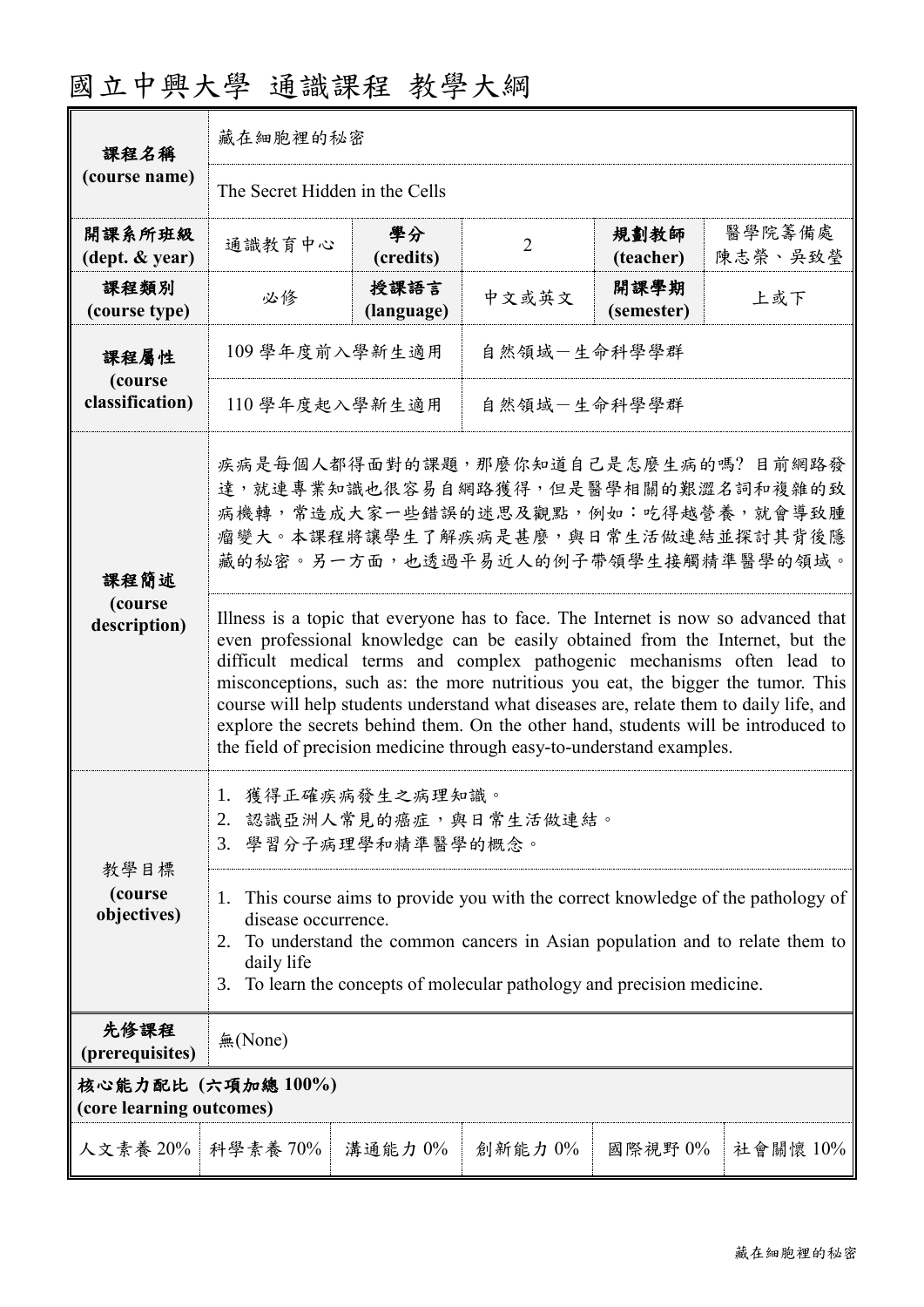| 出席 Participation 70%<br>講授 Lecture<br>討論 Discussion<br>個人報告 Projects 30%<br>授課內容(單元名稱與內容、習作 / 考試進度、備註)<br>(course content and homework / tests schedule)<br>課程介紹<br>$\mathbf{1}$<br>生命科學:分子生物學的基礎<br>$\overline{2}$<br>3<br>遺傳:歹竹可以出好筍嗎?<br>腫瘤不等於癌症:認識佛地魔<br>$\overline{4}$<br>檢視死因,預防癌症<br>5<br>癌症可以完全好嗎?<br>6<br>敢不敢學裘莉切乳房?<br>7<br>8<br>癌細胞的生存之道<br>9<br>長生不死的後遺症<br>10<br>工作也會造成癌症<br>11<br>生活中到處有輻射<br>12<br>男生也需要打子宮頸疫苗?!<br>13<br>肝炎與肝癌<br>14<br>不可忽視的胃發炎<br>15<br>癌症也會傳染<br>16<br>免疫療法的神救援<br>用錢換來的性命<br>17<br>18<br>期末報告 | 教學方法 (teaching methods) | 學習評量方式 (evaluation) |  |  |  |
|-----------------------------------------------------------------------------------------------------------------------------------------------------------------------------------------------------------------------------------------------------------------------------------------------------------------------------------------------------------------------------------------------------------------------------------------------------------------------------------------------------------------------------------|-------------------------|---------------------|--|--|--|
|                                                                                                                                                                                                                                                                                                                                                                                                                                                                                                                                   |                         |                     |  |  |  |
|                                                                                                                                                                                                                                                                                                                                                                                                                                                                                                                                   |                         |                     |  |  |  |
| 教科書與參考書目(書名、作者、書局、代理商、說明)                                                                                                                                                                                                                                                                                                                                                                                                                                                                                                         |                         |                     |  |  |  |

**(textbook & other references)**

- 1. Robbins 基礎病理學 第 10 版 (Robbins Basic Pathology 10th edition), 李恆昇, 合記(Elsevier)
- 2.有趣到讓你不想睡的病理學通識,仲野徹,大是文化
- 3. Rosai and Ackerman's Surgical Pathology 2 Volume Set, 11th edition, John R. Goldblum & Laura W. Lamps & Jesse McKenney & Jeffrey L Myers, Elsevier

## 課程教材(教師個人網址請列在本校內之網址)

**(teaching aids & teacher's website)**

無

## 課程輔導時間 **(office hours)**

另行公告